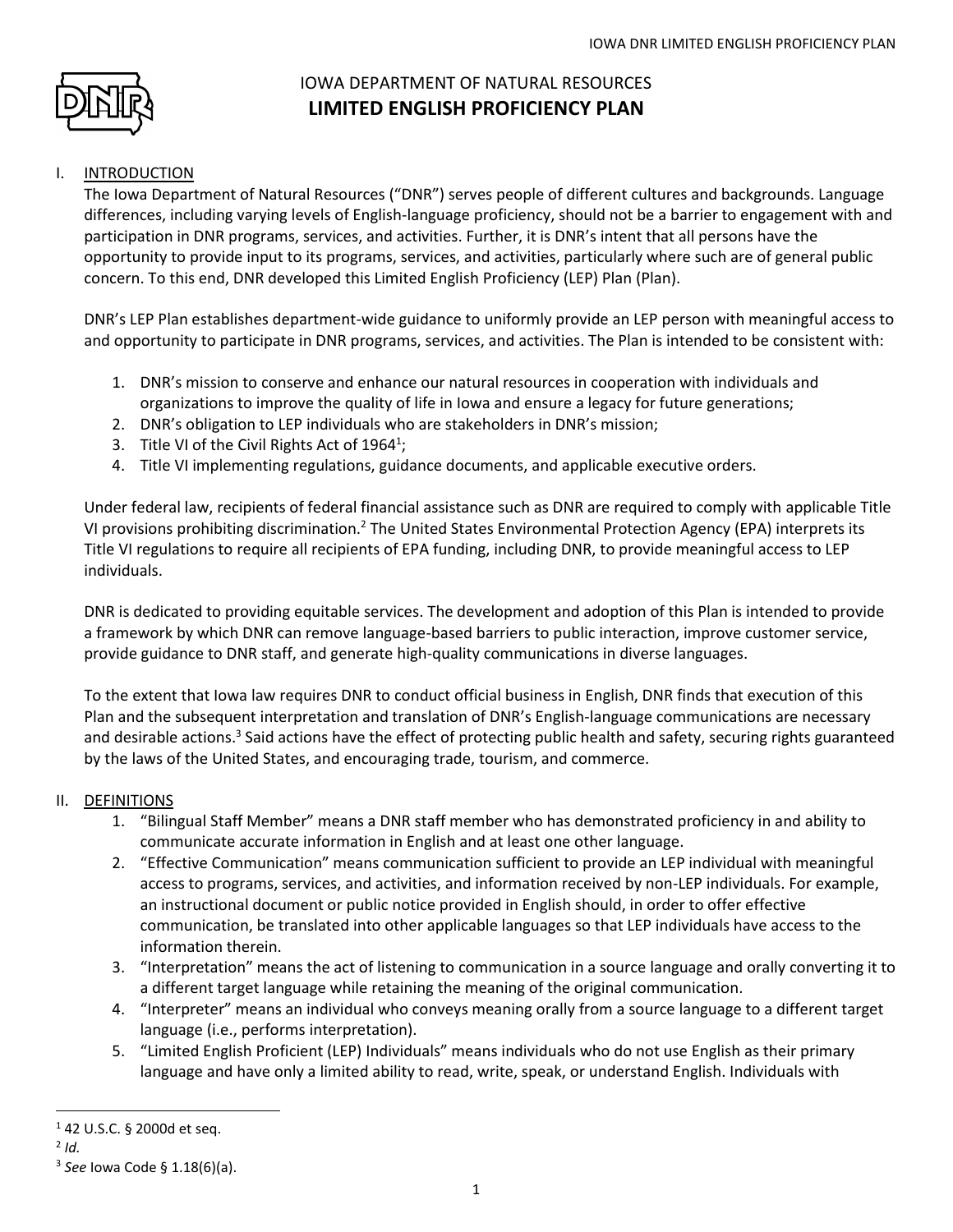demonstrated competence in one mode of English communication (e.g., speaking) may still be LEP in another mode of English communication (e.g., writing).

- 6. "Meaningful Access" means reasonable efforts have been made to provide language assistance services that offer LEP individuals and non-LEP individuals substantially equal access to DNR programs, services, and activities.
- 7. "Primary Language" means the language in which an individual communicates most effectively.
- 8. "Programs, Services, and Activities" means all DNR operations.
- 9. "Translation" means replacement of written text in a source language with written text in a different target language while retaining the meaning of the original text.
- 10. "Translator" means an individual who conveys written text in a source language into written text with equivalent meaning in a different target language (i.e., performs translation).
- 11. "Vital Document" means a paper or electronic material that is critical for access to DNR programs, services, and activities or that contains information about procedures or processes required by law. Classification of a document as vital depends upon the importance of the program, service, activity, or information involved and the consequence to an LEP individual if the information is not timely or accurately provided.

## III. RECOGNITION OF LEP DEMAND

DNR's Bureaus and other subdivisions provide the program-level and project-level bases for determining the need for public involvement and public engagement in a particular action. Staff should consider prior interaction with LEP individuals, available demographic information, coordination with other agencies, and public outreach in order to anticipate a demand for language assistance.

DNR must take reasonable steps to ensure that vital documents are translated or interpreted for affected LEP individuals. DNR must ensure such translation or interpretation is performed by a qualified contractor or, if available, a bilingual staff member.

All DNR staff shall be made aware of this LEP Plan, its purpose, and the need to comply therewith. Each DNR Bureau shall be responsible for documenting requests for language assistance it receives. Inquiries about the LEP Plan may be directed to DNR's Environmental Justice Coordinator.

DNR shall develop public notice and public comment policies that reflect compliance with this LEP Plan.

#### IV. DETERMINING NEED FOR LANGUAGE ASSISTANCE

In determining what language assistance is necessary for a given program, service, or activity, DNR shall consider:

- 1. The number or proportion of LEP individuals involved with or impacted by the program, service, or activity;
- 2. The frequency with which LEP individuals encounter the program, service, or activity;
- 3. The nature and importance of the program, service, or activity to LEP individuals;
- 4. The resources available to DNR and the capacity to provide language assistance;
- 5. Whether proposed or desired language assistance satisfies the EPA "safe harbor" standard whereby written translations of vital documents for LEP language groups constituting five percent of the population of individuals eligible to be served or likely to be affected or 1,000 individuals, whichever is less, are provided.

## V. PREFERENCES FOR LANGUAGE ASSISTANCE PROVIDERS

Quality and accuracy of interpretations and translations are critical to ensuring meaningful access to LEP individuals. To that end, the LEP Plan establishes the following categories of language assistance providers, listed in order from most preferred to least preferred.

1. Contracted or hired qualified and/or certified interpreters or translators. DNR shall rely on these services when providing language assistance whenever possible. Contractors shall be qualified and/or certified to communicate in English and the target language. Where applicable, contractors shall have necessary of specialized terms and shall follow all applicable standards for confidentiality.